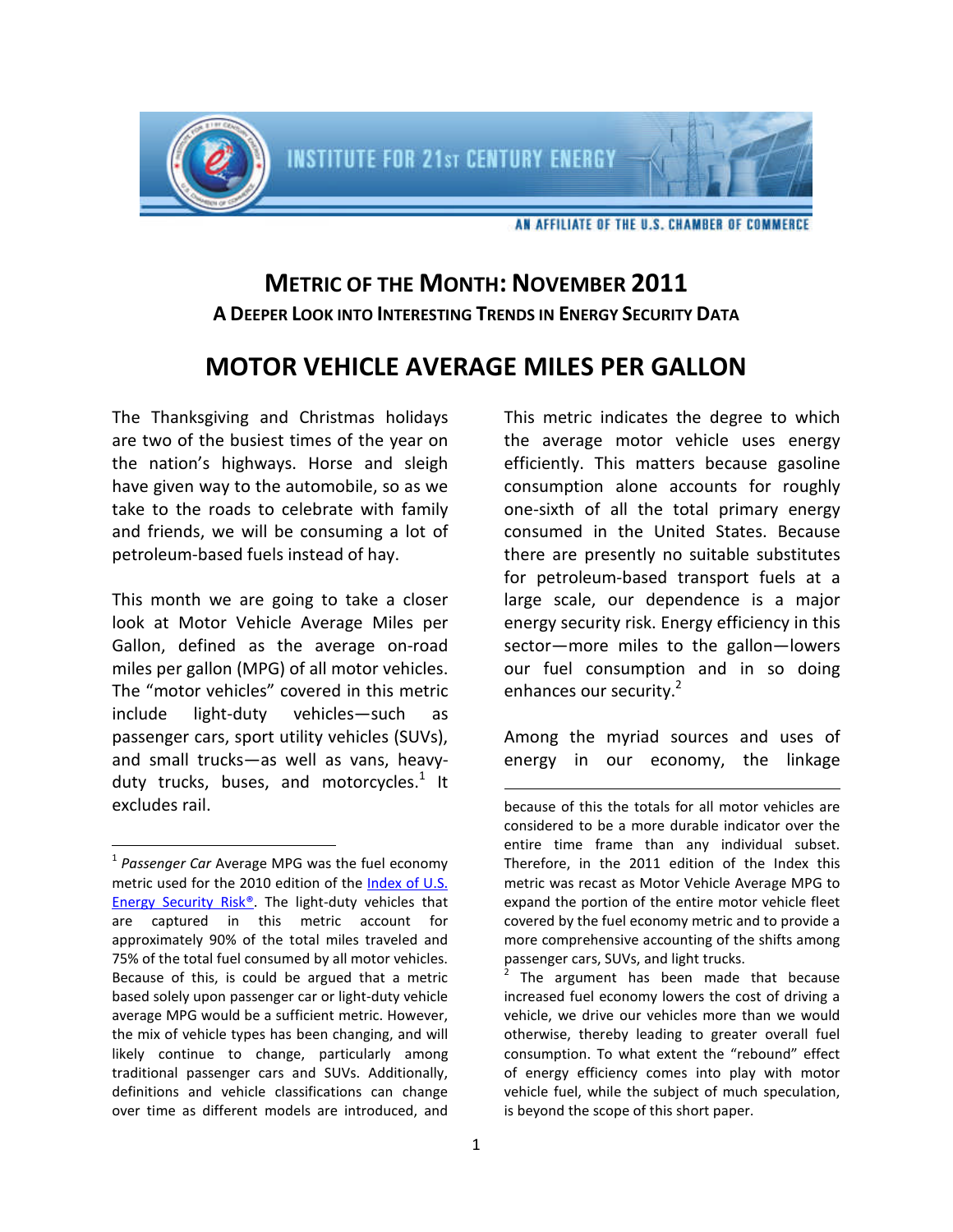between petroleum energy and transportation are by far the strongest. About 70% of all of all the petroleum used in the United States is in the transportation sector, and, as seen in Table 1, 93% of all the energy used in the transportation sector, across all modes, is petroleum. But we would be consuming even more gasoline than we do today if it were not for tremendous improvements in the performance and efficiency of the cars we drive.

| Table 1. Energy Consumption in the         |  |
|--------------------------------------------|--|
| <b>Transportation Sector by Fuel: 2010</b> |  |

| Fuel                           | <b>Trillion Btu</b> | <b>Share</b> |
|--------------------------------|---------------------|--------------|
| Coal                           | 0.0                 | 0.0%         |
| <b>Natural Gas</b>             | 680.4               | 2.5%         |
| Petroleum                      | 25,585.7            | 93.3%        |
| Electric Power<br>& Renewables | 1,153.7             | 4.2%         |
| Total                          | 27,419.8            | 100.0%       |

Source: Energy Information Administration, *Monthly Energy Review*.

Petroleum's domination in transportation fuels has not always been so complete. In 1949, coal accounted for over 20% of all transportation energy, mainly for railroads.<sup>[3](#page-1-0)</sup> Still earlier in the twentieth century, petroleum use in transportation was but a minor factor, and river vessels and coalfired locomotives were much more significant relative to the young auto industry. These were, over time, surpassed

http://www.eia.doe.gov/emeu/aer/consump.html.

by gasoline and diesel-driven passenger cars and trucks.

In today's transportation sector, gasoline, diesel fuel, and jet fuel are the three main fuels in use, but for motor vehicles, it is mainly gasoline and diesel fuel. Because oil dominates the transportation sector, shifting trends in energy demand side can have a big impact on U.S. energy security.

Past improvements in motor vehicle fuel economy, and in the performance of all transportation modes overall, have made substantial contributions to our energy security, and continued improvements are projected.

The fuel economy of many types of vehicles has been regulated by the federal government for many decades. The high price of oil accompanying the Arab oil embargo of 1973 spurred government action to improve energy efficiency across the economy, particularly in the transportation sector. Corporate Average Fuel Economy (CAFE) standards were enacted as part of the Energy Policy and Conservation Act of 1975 to improve the average fuel economy of cars and light trucks, and the average fuel economy of the U.S. vehicle fleet after 1978 improved rapidly through the early 1990s, when improvements began to slow.

Figure 1 charts the average historical motor vehicle fleet fuel economy data since 1970 and projections through 2035. The historical data show sharp rise in average MPG following the oil price shocks of the 1970s and the imposition of auto mileage standards. From a fleet average of less than 13 MPG in the early 1970s, passenger car

<span id="page-1-0"></span><sup>3</sup> Energy Information Administration, *Annual Energy Review 2008*, Tables 2.1e, "Transportation Sector Energy Consumption, Selected Years, 1949-2008." Available at: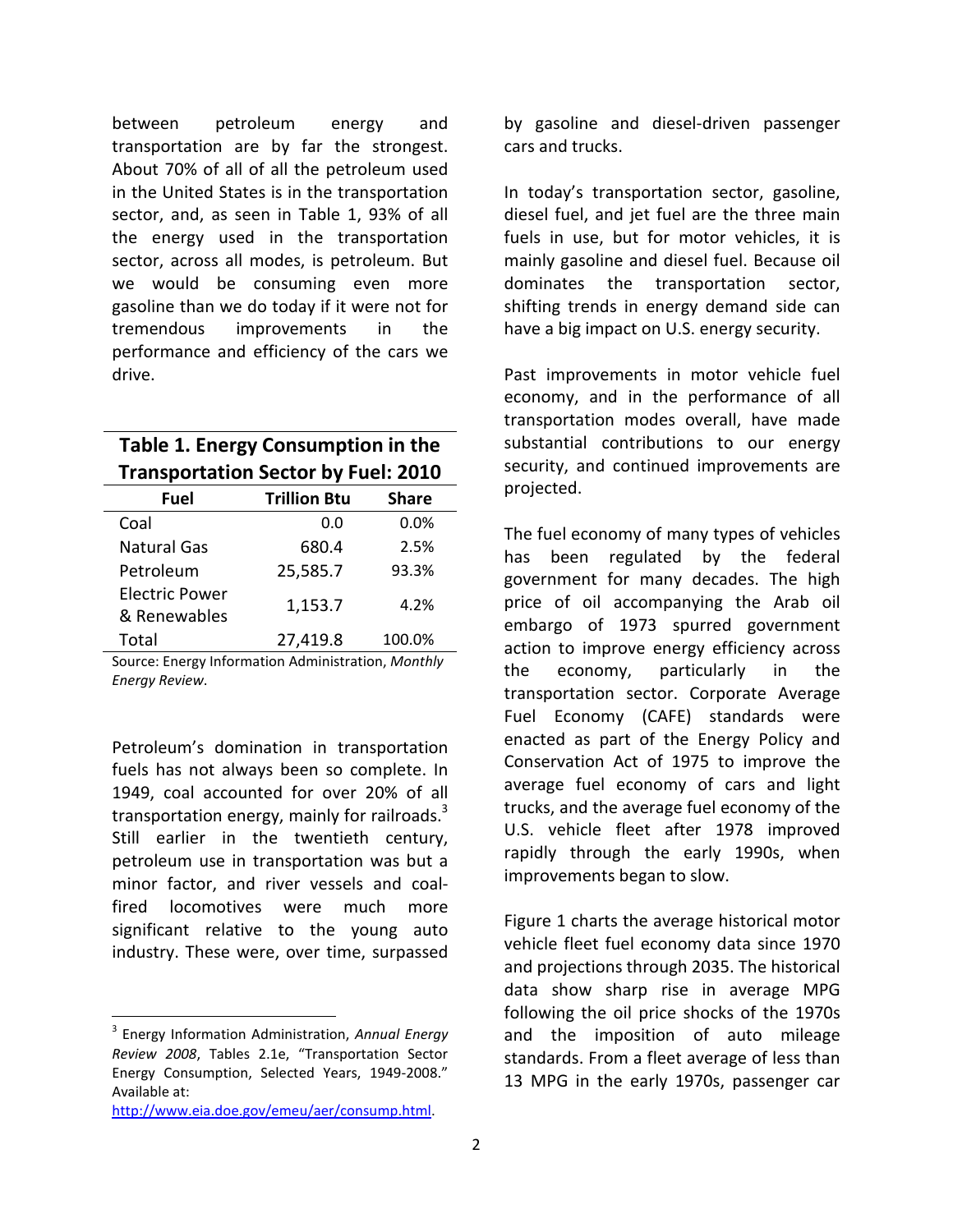average MPG reached 20 by 1990 before flattening out.

Over the last few years and looking forward, average MPG is projected to increase significantly as a consequence of higher fuel prices and more stringent mileage regulation. By 2035, the average motor vehicle is projected to get over 22 mpg, up sharply from about 17 MPG today.

The fuel price effect on average MPG is mainly a longer-term effect. In the shortterm, the response to higher fuel prices is modest, and affects the number of vehiclemiles traveled (VMT) more than the efficiency and/or mix of the vehicles driven. In the longer-term, higher fuel prices, or even expectations of higher fuel prices, can induce consumers to turn to higherefficiency vehicles, gradually raising average MPG as the capital stock is replaced.